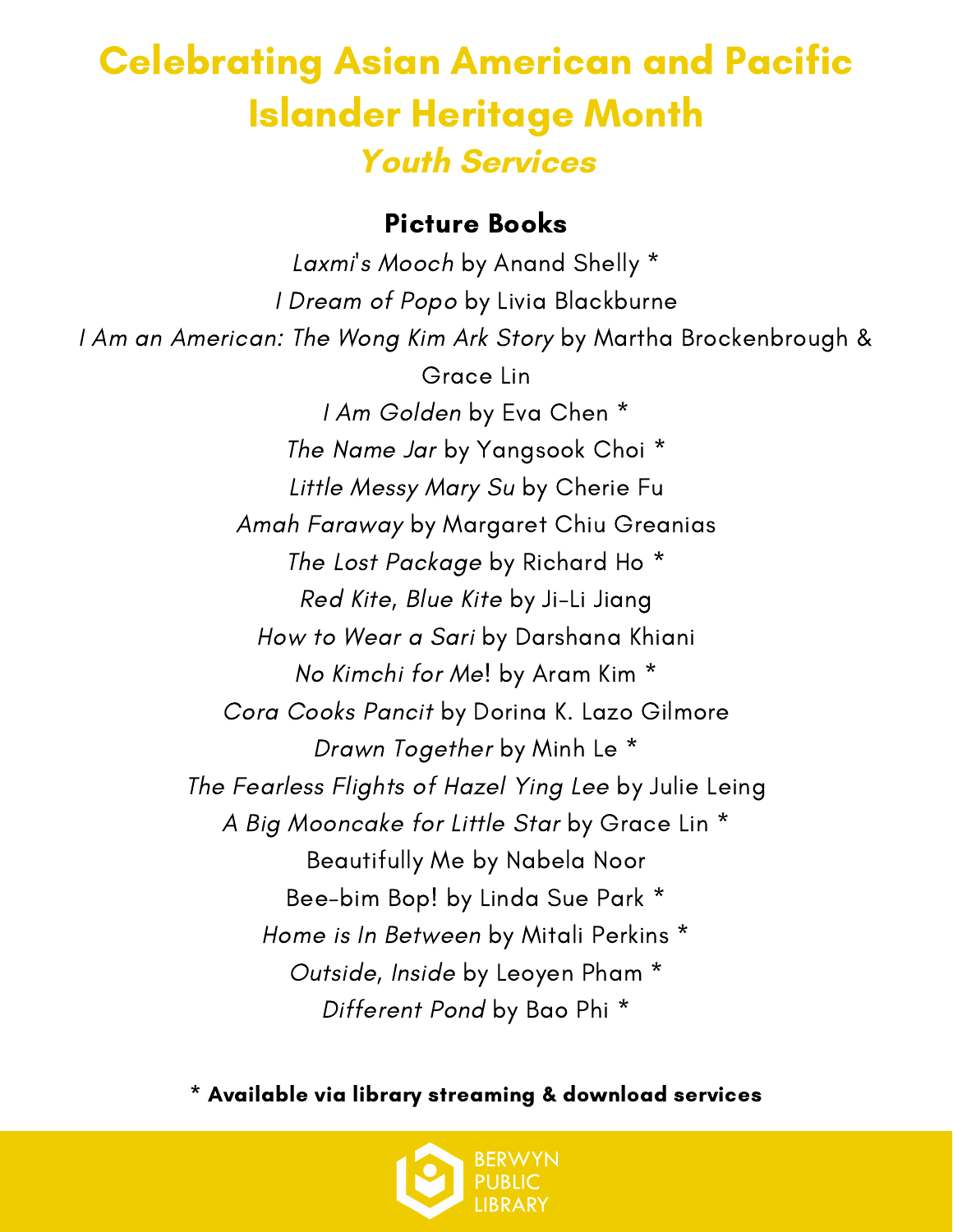# Celebrating Asian American and Pacific Islander Heritage Month

#### Picture Books (cont.)

Queen of Physics: How Wu Chien Shiung Helped Unlock the Secrets of the Atom by Teresa Robeson The Wheels on the Tuk Tuk by Surishtha Sehgal \* How to Solve a Problem: The Rise (and Falls) of a Rock-Climbing Champion by Ashima Shiraishi \* Wishes by Muon Thi Van \* Magic Ramen: The Story of Momofuku Ando by Andrea Wang Watercress by Andrea Wang \* Apple Pie 4th of July by Janet S. Wong Hello, Dark by Wai Mei Wong Snow Angel, Sand Angel by Lois-Ann Yamanaka \* Dad Bakes by Katie Yamasaki \* A Boy Named Isamu by James Yang \* Grandpa Across the Ocean by Hyewon Yum \*

### Beginning Readers & Chapter Books

The Jasmine Toguchi series by Debbi Michiko Florence \* The Mindy Kim series by Lyla Lee \* Ling & Ting: Not Exactly the Same by Grace Lin \*

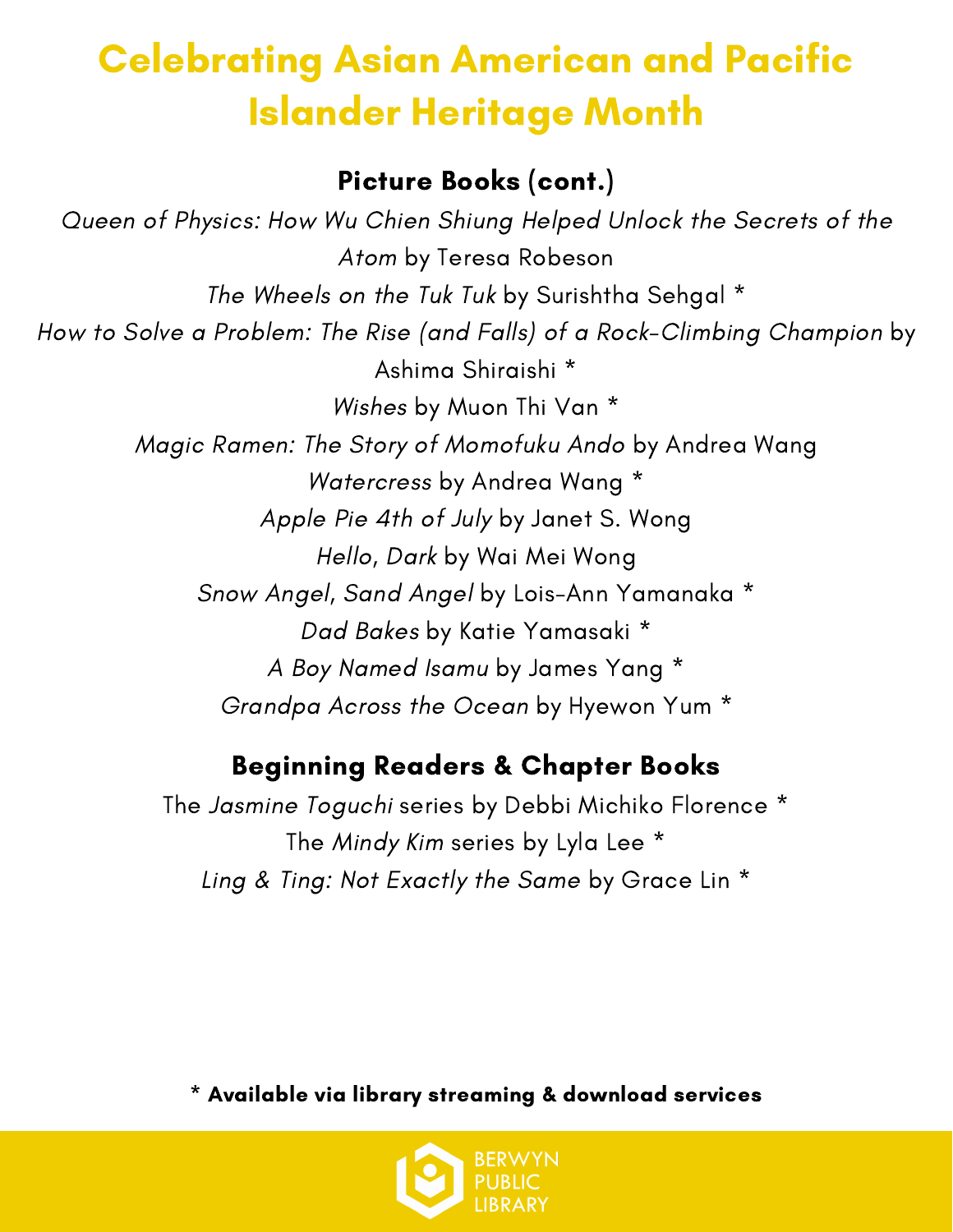## Celebrating Asian American and Pacific Islander Heritage Month

### Middle Grade

Yusuf Azeem is Not a Hero by Saadia Faruqi \* When You Trap a Tiger by Tae Keller \* Lalani of the Distant Sea by Erin Entrada Kelly \* When the Sea Turned to Silver by Grace Lin<sup>\*</sup> Alvin Ho: Allergic to Girls, School & Other Scary Things by Lenore Look \* Prairie Lotus by Linda Sue Park \* The Dreamweavers by G.Z. Schmidt \* Front Desk by Kelly Yang \*

#### Tween

How to Find What You're Not Looking For by Veera Hiranandani \* Blackbird Fly by Erin Entrada Kelly \* Stand Up, Yumi Chung! by Jessica Kim \* I'm OK by Patti Kim \* Listen, Slowly by Thanhha Lai<sup>\*</sup> The Crystal Ribbon by Celeste Lim \* Finding Junie Kim by Ellen Oh \* The Best at It by Maulik Pancholy \* Project Mulberry by Linda Sue Park \* The House That Lou Built by Mae Respicio \* The Comeback by E.L. Shen Barakah Beats by Maleeha Siddiqui \* Maizy Chen's Last Chance by Lisa Yee \*